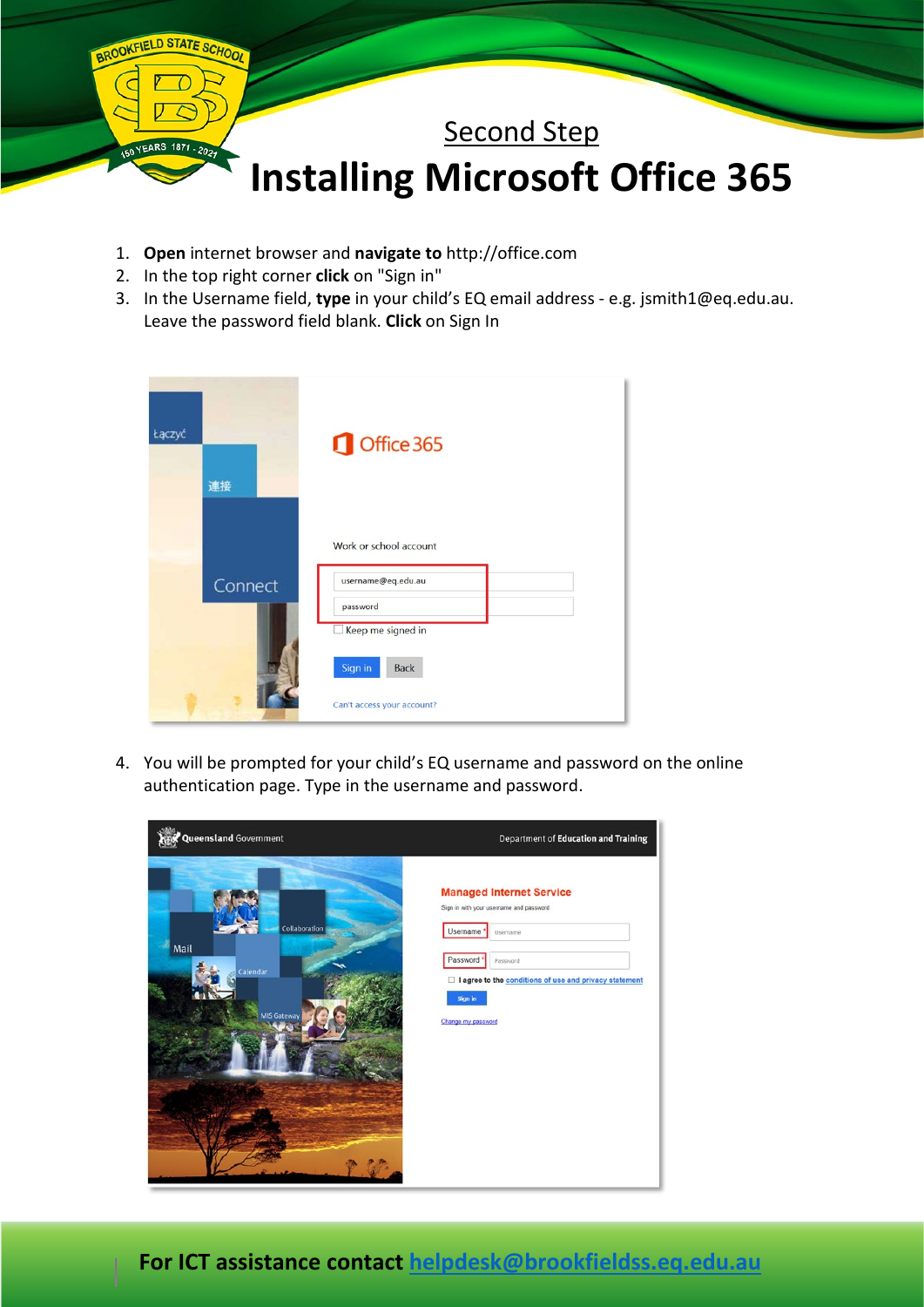

6. In the top right corner, click on the "Install office apps" then "Office 365"

7. A pop up message will appear prompting you to run or save the .exe file. Ensure that the source is as per below - *c2rsetup.officeapps.live.com*.

8. **Click** on 'Save'. The file will automatically begin to download.

| Do you want to run or save Setup.X86.en-US_O365ProPlusRetail_99325df2-9fda-453a-8b31-9753732bf4a3_TX_PR_exe (3.08 MB) from c2rsetup.officeapps.live.com? [100] |  |                           |
|----------------------------------------------------------------------------------------------------------------------------------------------------------------|--|---------------------------|
| This type of file could harm your computer.                                                                                                                    |  | Run Save $\bullet$ Cancel |

9. When the file has completed downloading, **click** on 'Run'.

| The Setup.X86.en-US_O365ProPlusRetail_99325df2-9fda-453a-8b31-9753732bf4a3_TX_PR_b_64_.exe download has completed. |     |             |                |
|--------------------------------------------------------------------------------------------------------------------|-----|-------------|----------------|
|                                                                                                                    | Run | Open folder | View downloads |

Please note this file is approx. 2gb and may take a while to download depending on your bandwidth speed.

10. You will be prompted with a message to make changes to your computer. **Select** 'Yes'.

|              | <b>User Account Control</b>                                                                                                          |  |
|--------------|--------------------------------------------------------------------------------------------------------------------------------------|--|
|              | Do you want to allow the following program to make<br>changes to this computer?                                                      |  |
|              | <b>Microsoft Office</b><br>Program name:<br>Verified publisher: Microsoft Corporation<br>File origin:<br>Hard drive on this computer |  |
| Show details | No<br>Yes<br>Change when these notifications appear                                                                                  |  |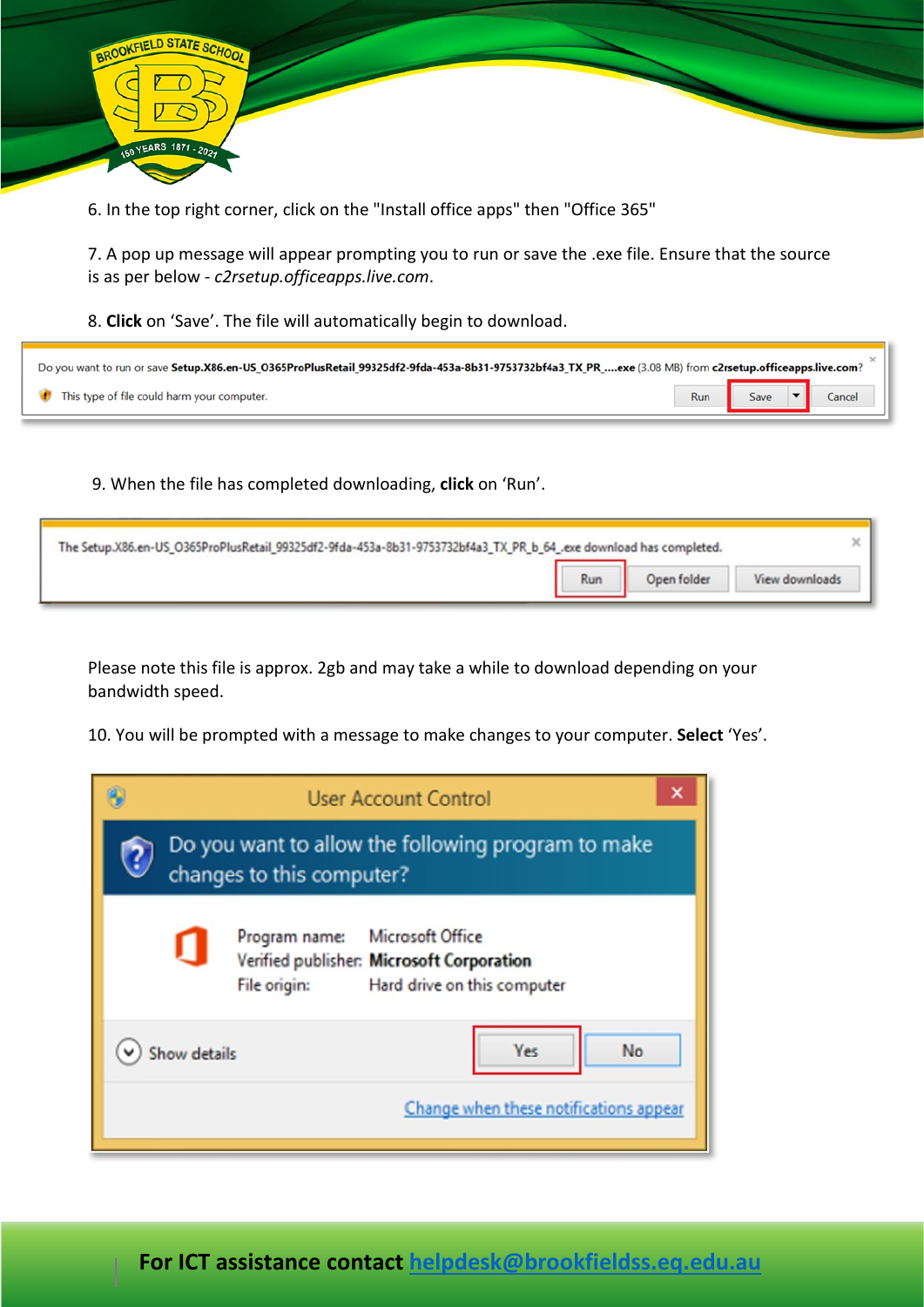

11. Office will start downloading.



You will also see the office icon pop up on the task bar.



12. Office 2019 will start to install onto your computer, wait for this to finish.

**Note:** If you currently have Office 2013 installed, ensure all Microsoft applications are closed during the installation. You may be prompted to close all Microsoft applications if they are still open.

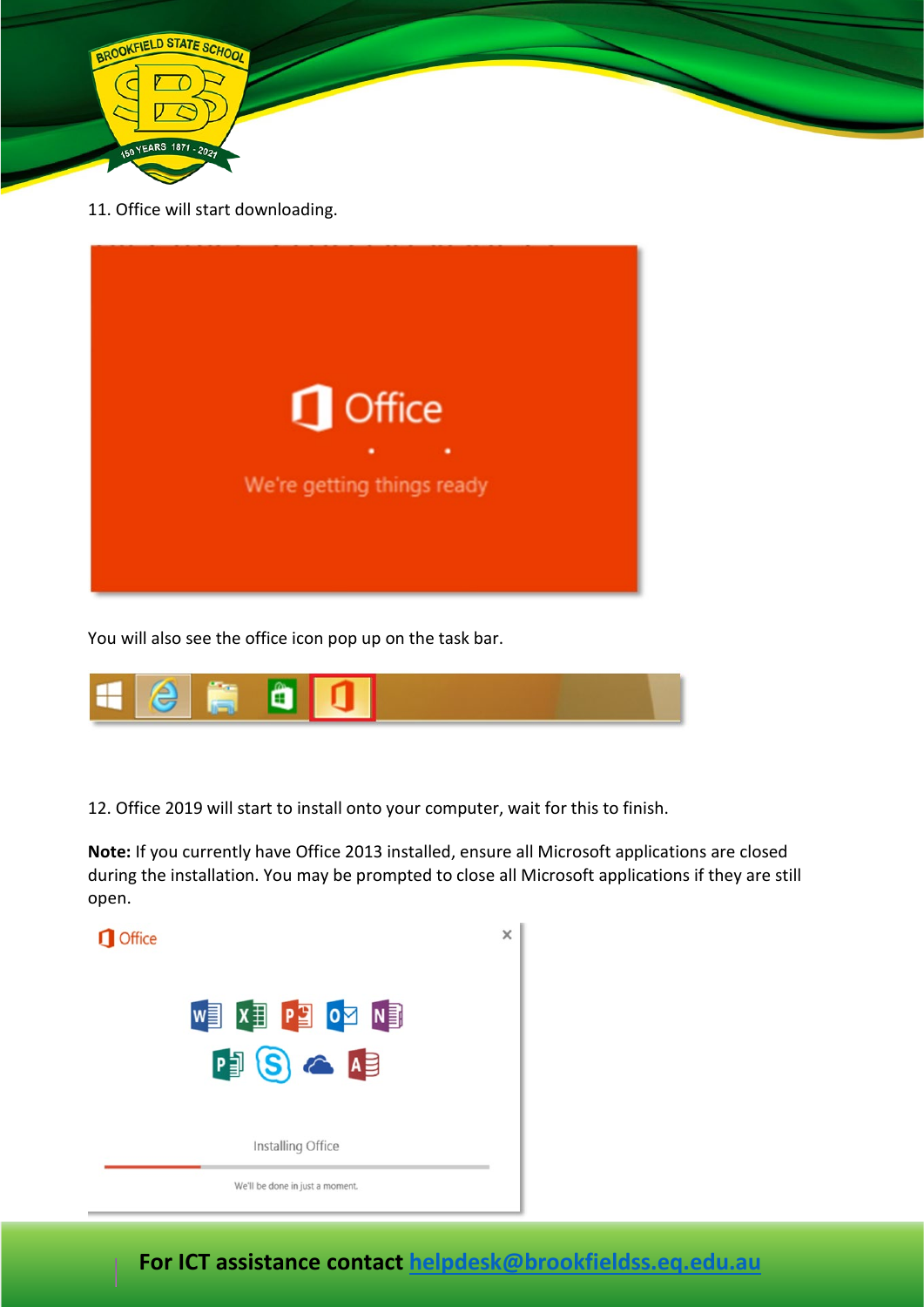

13. You will be prompted with the Microsoft Office License Agreement. **View** Agreement and **click** Accept



14. After Office 2016 finishes installing, a message will appear to inform it has completed. **Click** 'Close'.

| w |                                         |  |
|---|-----------------------------------------|--|
|   |                                         |  |
|   |                                         |  |
| × |                                         |  |
|   | You're all set! Office is installed now |  |